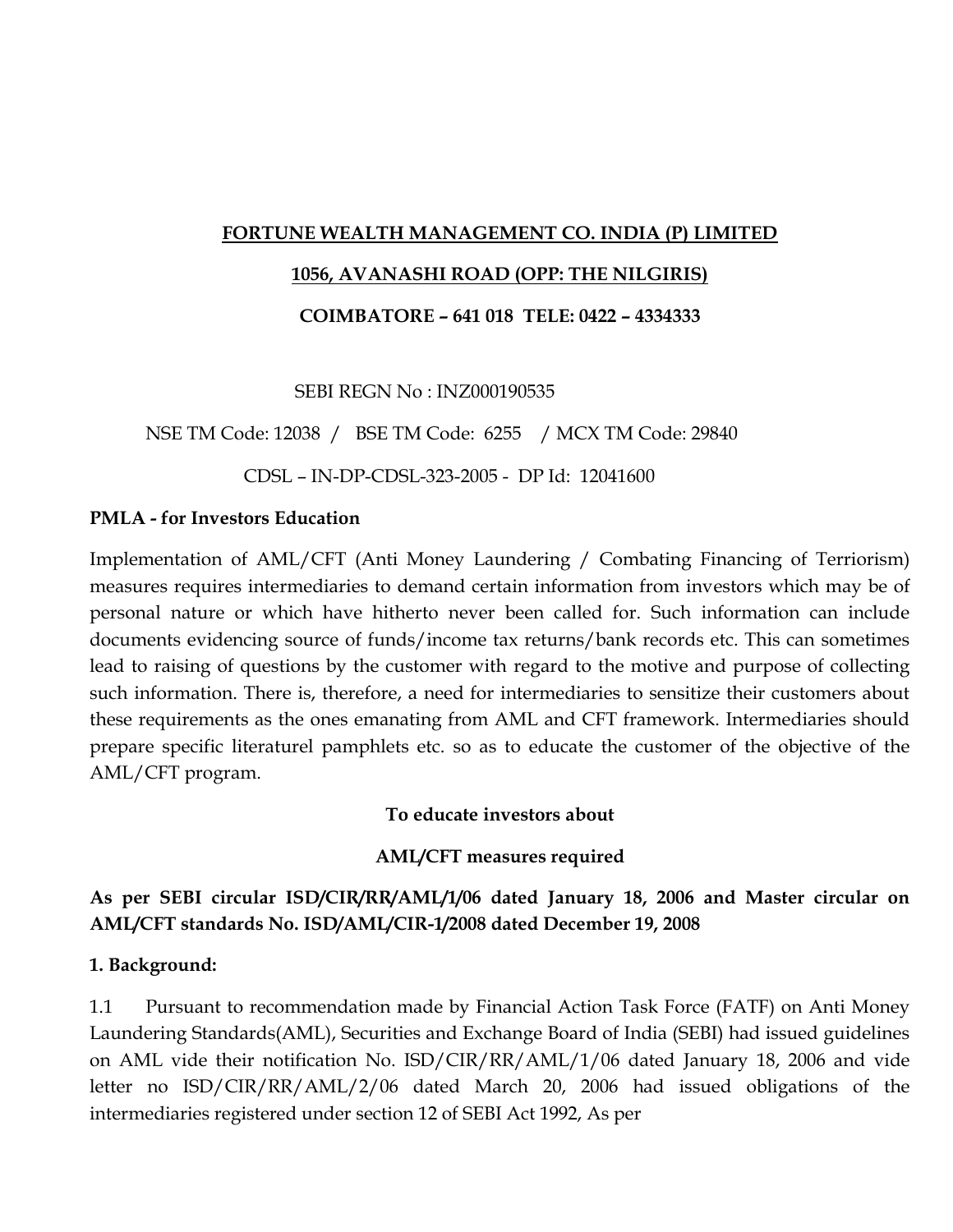these guidelines, all intermediaries have been advised to ensure that proper policy frameworks are put in place as per the guidelines on AML notified by SEBI.

# 2**. Financial Intelligence Unit (FlU) - INDIA**

1.2 Government of India has set up FlU on November 18,2004 as an independent body to report directly to the Economic Intelligence Council headed by the Finance Minister.

1.3 FlU has been established as the central national agency responsible for receiving, processing, analyzing and disseminating information relating to suspect financial transaction. FIU is also responsible for coordinating and stretching efforts of national and international intelligence agencies in pursuing the global efforts against money laundering and related crimes.

## **3. Prevention of Money Laundering Act 2002 (PMLA)**

1.4 PMLA forms the core of legal framework put in place by India to combat money laundering. PMLA and rules notified there under came into force wef July 01,2005.

1.5 PMLA and rules notified there under impose an obligation on intermediaries to verify identity of their clients maintain records and furnish information to FlU.

# **4. Policy of Fortune Wealth Management Co. India (P) Ltd., (FWMC)**

1.6 It is resolved that it would take adequate measures to prevent money laundering and shall put in place a frame work to report suspicious transactions to FlU as per the guidelines and rules of PM LA

## 5. **Implementation of AML Policy**.

Principal officer will be responsible for :

1.7.1 Compliance of PM LA and AML Guidelines.

1.7.2 Identification of potentially suspicious transactions.

1.7.3 Ensure that FWMC discharges its obligation to file suspicious transaction report (STR) to concerned authorities.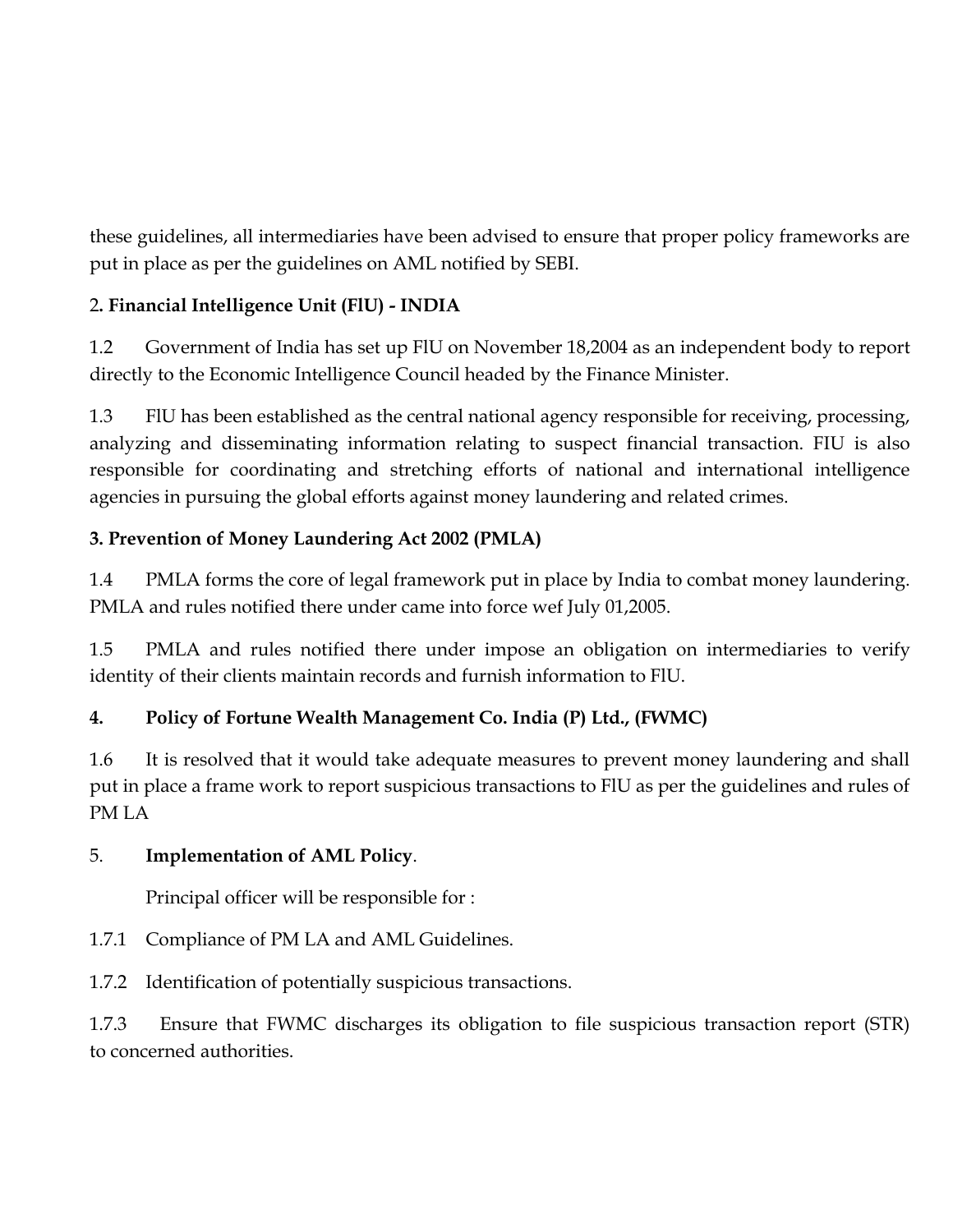### **6. Customer Due Diligence**

- $\triangleright$  Policy for acceptance of clients
- $\triangleright$  Procedure for identifying the clients
- > Transactions monitoring and reporting especially STR

1.8 Obtaining sufficient information about the client and identify actual beneficiary of transactions or on whose behalf transactions are conducted.

1.9 Verify customer's identity

1.10 Conduct on-going due diligence, scrutiny of account/client to ensure that the transaction are consistent with the client's background / financial status, activities and risk profile.

## **7. Customer acceptance policy**

1.11 KYC procedure compliance: The clients who are able to comply with KYC procedures laid down would only be accepted, KYC and MCA forms are to be completely filled up by client. All photocopies submitted by client must be verified with originals. The client should be met by Branch manager or Authorised person in person compulsorily.

1.12 Introduction: The details of person introducing prospective client should be recorded and it should preferably be an existing client.

1.13 Not to accept the client having criminal background: Check if the identity of client matches with person having criminal background, whether exists in debarred entities, whether any civil or criminal proceedings against client by any enforcement or regulatory agencies.

1.14 Special care shall be taken for clients in special category which are :

1.14.1 Non Resident Clients

1.14.2 High Net worth Clients

1.14.3 Trust, Charities, NGOs and Organisations receiving donations

1.14.4 Companies having close family shareholdings or beneficial ownership

1.14.5 Politically exposed persons(PEP) or persons of foreign origin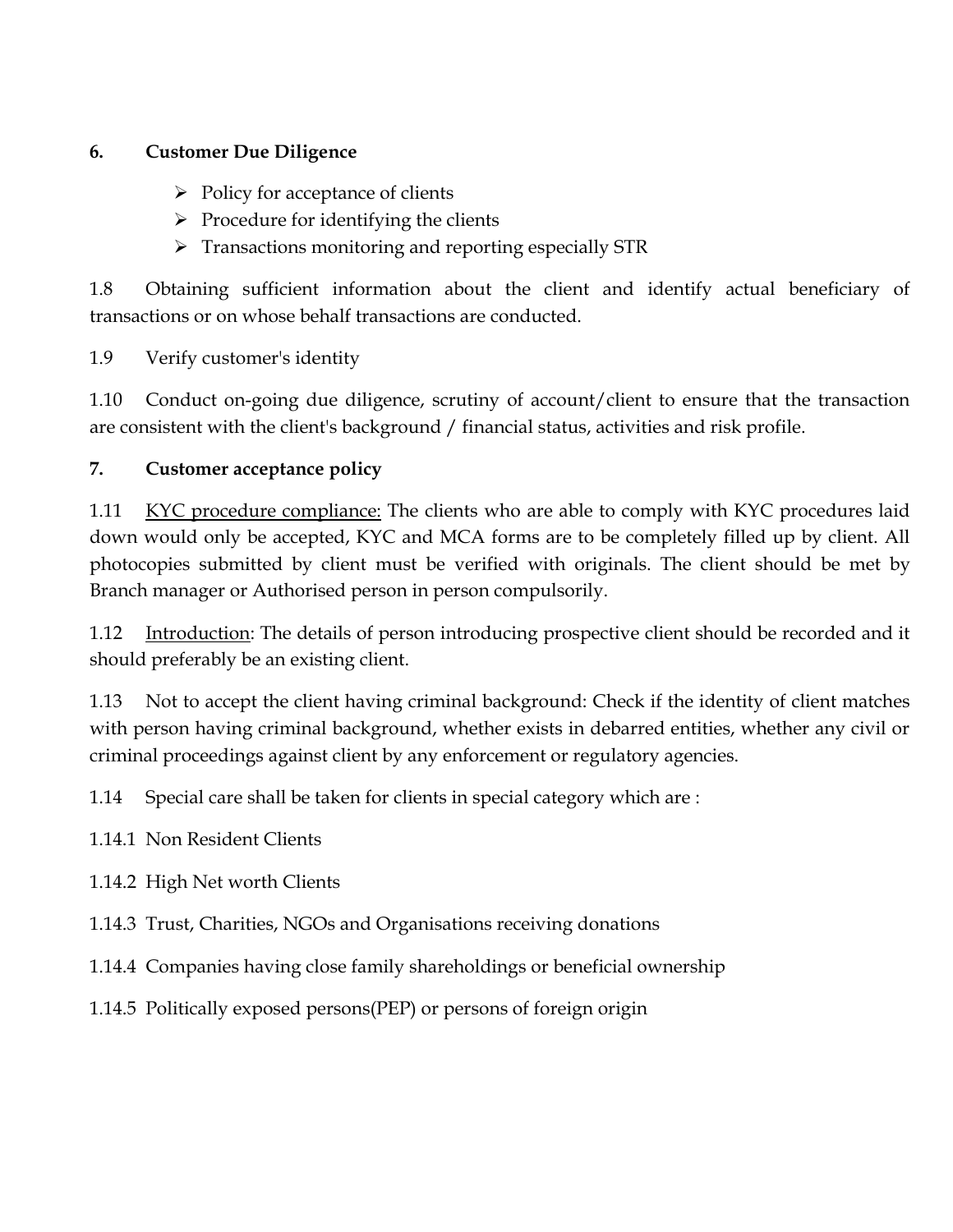1.14.6 Current / Former Head of State, Current / Former Senior high profile politicians and connected persons (Immediate family, Close advisors and companies in which such individuals have interest or significant influence)

1.14.7 Companies offering foreign exchange offerings.

1.14.8 Client in high risk countries (Where existence / effectiveness of money laundering controls is suspect, where there is unusual banking secrecy, Countries active in narcotics production Countries with corruption (as per Transparency International corruption perception Index) is highly prevalent, Countries against which government sanctions are applied, Countries reputed to be any of the following - Havens/Sponsors of international terrorism, offshore financial centers, countries where fraud is highly prevalent.

1.14. 9 Non face to face Client

1.14.10 Clients with dubious public reputation as per public information available etc.,

#### 8. **Customer Identification Procedure:**

The customer Identification procedures are to be carried out at the following stages

- 8.1 The first requirement of customer identification procedure is to be satisfied that a prospective customer is who he/she claims to be.
- 8.1.1 The second requirement of customer identification procedures is to ensure that sufficient information is obtained on the nature of the business that the customer expects to undertake and any expected or predictable pattern of transactions. The information collected will be used for profiling the customer.
- 8.2 Identity to be verified for:
	- The named account holder
	- Beneficial owners
	- Signatories to an account and
	- Intermediate Parties
- 8.2.1 The company ensures that when establishing a customer relationship, the transactions in the account are consistent with its knowledge of the client, its business and risk profile taking into account, as applicable, the client's source of funds. Furthermore, the company shall periodically update all documents, data or information of all clients and beneficial owners collected under the customer due diligence process.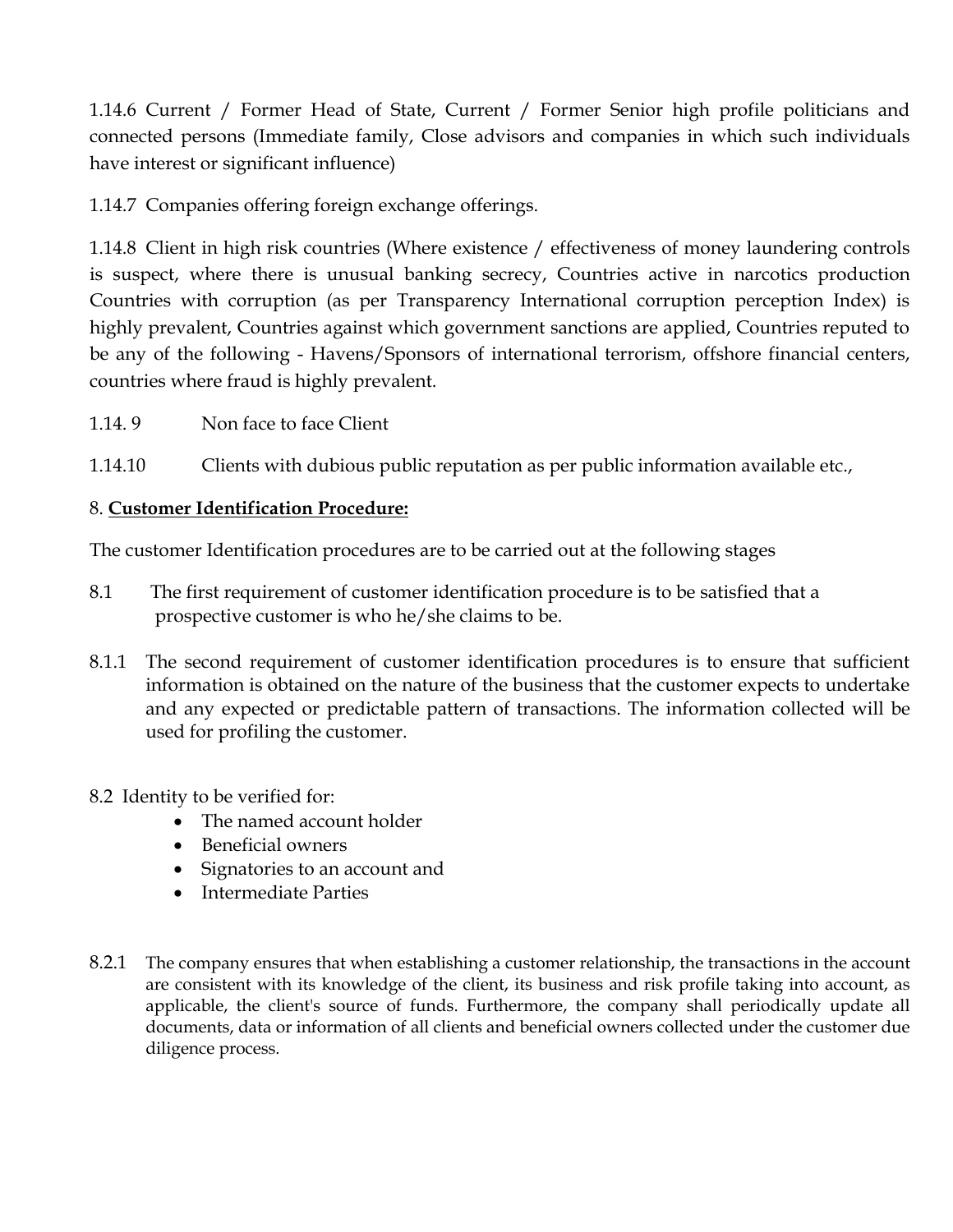8.2.2 We shall carry out risk assessment to identify, assess and take effective measures to mitigate its money laundering and terrorist financing risk with respect to its clients, countries or geographical areas, nature and volume of transactions, payment methods used by clients, etc.

The risk assessment shall also take into account any country specific information that is circulated by the Government of India and SEBI from time to time, as well as, the updated list of individuals and entities who are subjected to sanction measures as required under the various United Nations' Security Council Resolutions (these can be accessed at http://www.un.org/sc/committees/1267/ aq\_sanctions\_list.shtml and [http://www.un.org/sc/committees/1988/list.shtml\)](http://www.un.org/sc/committees/1988/list.shtml).

- 8.2.3 Wherever applicable, information on the nature of business activity, location, mode of payments, volume of turnover, social and financial status etc., will be collected for completing the profile of the customer.
- 8.2.4 Customers will be classified into three risk categories namely High, Medium and Low, based on the risk perception. The risk categorization will be reviewed periodically

## **9. Risk profiling of client**

9.1 We will accept the clients based on the risk they are likely to pose. The aim is to identify clients who are likely to pose a higher than average risk of money laundering or terrorist financing. For this purpose, we need to classify the clients as low risk, medium risk and high risk clients. By classifying the clients, company would be in a better position to apply appropriate 'Customer Due Diligence process i.e., high degree of due diligence for high risk and normal for others.

9.2. In order to achieve this objective all clients of the branch should be classified in the following category :

Category A - Low Risk

Category B - Medium Risk

Category C - High risk

9.2.1. Category A clients are those who pose low or nil risk. They are good corporate's / HNls who have a respectable social and financial standing. These are the clients who make payment on time and take delivery of shares.

9.2.2. Category B clients are those who are intraday clients or speculative clients. These are the clients who maintain running account with FWMC.

9.2.3. Category C clients are those who have defaulted in the past, have suspicious background, do not have any financial status, etc.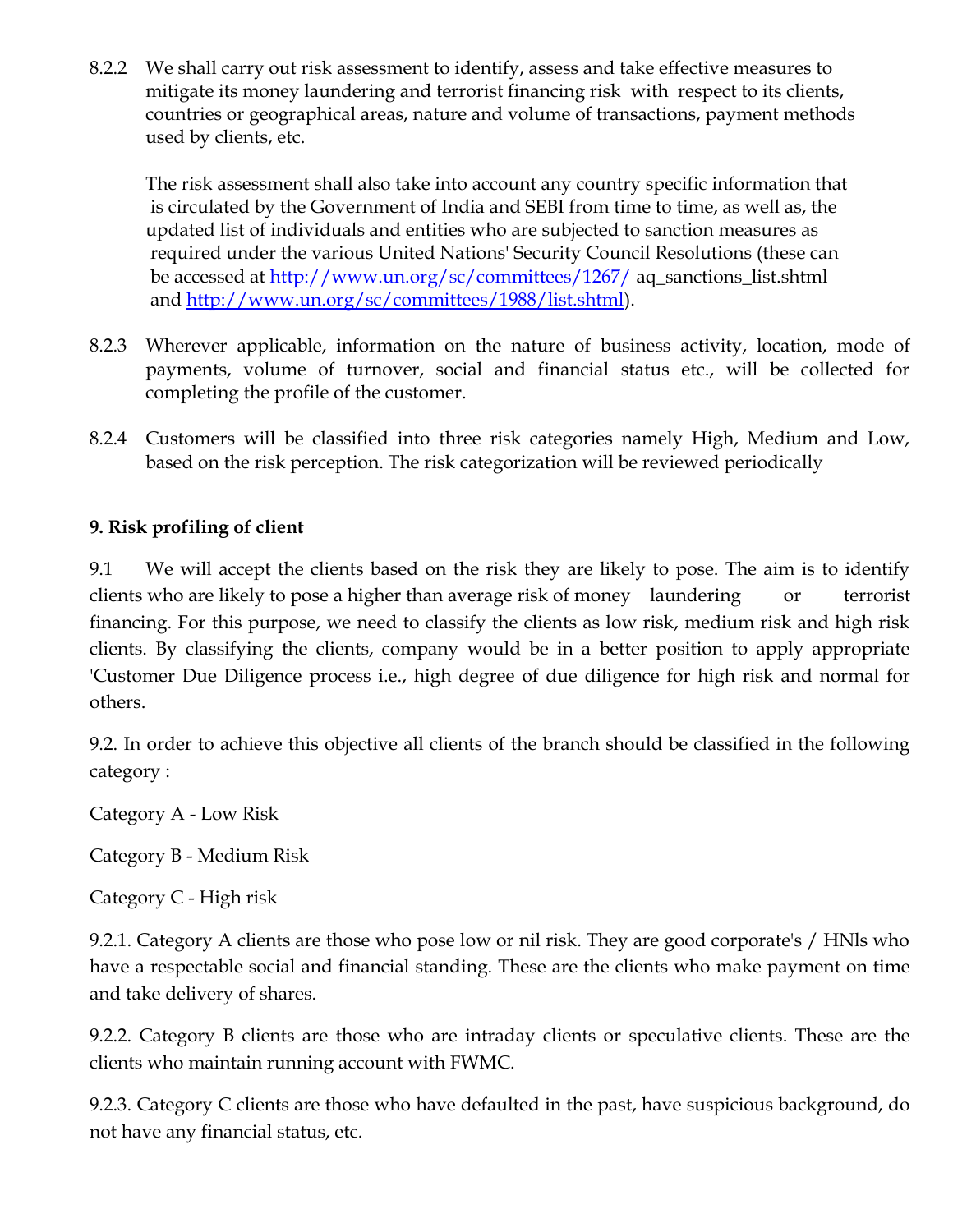| <b>Risk</b>           | <b>CM</b> Segment                                                                                                                      | Derivatives                                                             | Payment                                                                                                                                                       |
|-----------------------|----------------------------------------------------------------------------------------------------------------------------------------|-------------------------------------------------------------------------|---------------------------------------------------------------------------------------------------------------------------------------------------------------|
| Category              |                                                                                                                                        | Segment                                                                 | Mechanism                                                                                                                                                     |
| Low Risk              | Average daily turnover <<br>Rs.100 lakhs<br>or net settlement obligation<br>$<$ Rs.25 lakhs                                            | Average daily<br>turnover $\le$ Rs. 300<br>lakhs                        | Regular payment<br>through A/c payee<br>Cheque / NEFT/<br>RTGS from their<br>Bank $A/c$ mapped<br>with us                                                     |
| Medium<br><b>Risk</b> | Average daily turnover ><br>Rs.100 Lakhs but < Rs. 500<br>Lakhs<br>or net settlement obligation<br>> Rs.25 lakhs but < Rs.100<br>Lakhs | Average daily<br>turnover > Rs.300<br>Lakhs but<br>$<$ Rs.<br>800 Lakhs | Regular payment<br>through A/c payee<br>Cheque/NEFT/<br>RTGS from their<br>Bank A/c mapped<br>with us                                                         |
| High Risk             | HNI Clients having average<br>daily turnover of $> 500$<br>Lakhs<br>Or<br>Net settlement obligation of<br>>Rs.100 lakhs                | Average daily<br>turnover of $>$ Rs.800<br>Lakhs                        | Payment through<br>A/ c payee Cheque<br>/ NEFT/ RTGS<br>from the Bank $A/c$<br>other than one<br>already mapped<br>with us or by<br>demand draft, cash<br>etc |

9.2.4. Risk Category based on Nature of Business Activity, Trading Turnover etc:-

However, while carrying out transactions for/by the client RMS Team / department should monitor the trading activity of the client and exercise due diligence to ensure that the trading activity of the client is not disproportionate to the financial status and the track record of the client and shall also take effective measures to mitigate the money laundering and terrorist financing risk with respect to all clients, countries or geographical areas, nature and volume of transactions etc. Accounts department should ensure that payment received from the client is being received on time and through the bank account the details of which are given by the client in KYC form or as may be registered with the Company and the payment through cash / bearer demand drafts should not be entertained. Further, proper records with audit trail including that of NEFT/RTGS/ECS and other payment modes as may be approved by RBI shall also be maintained and should be made available to competent authorities and self regulatory bodies as and when required.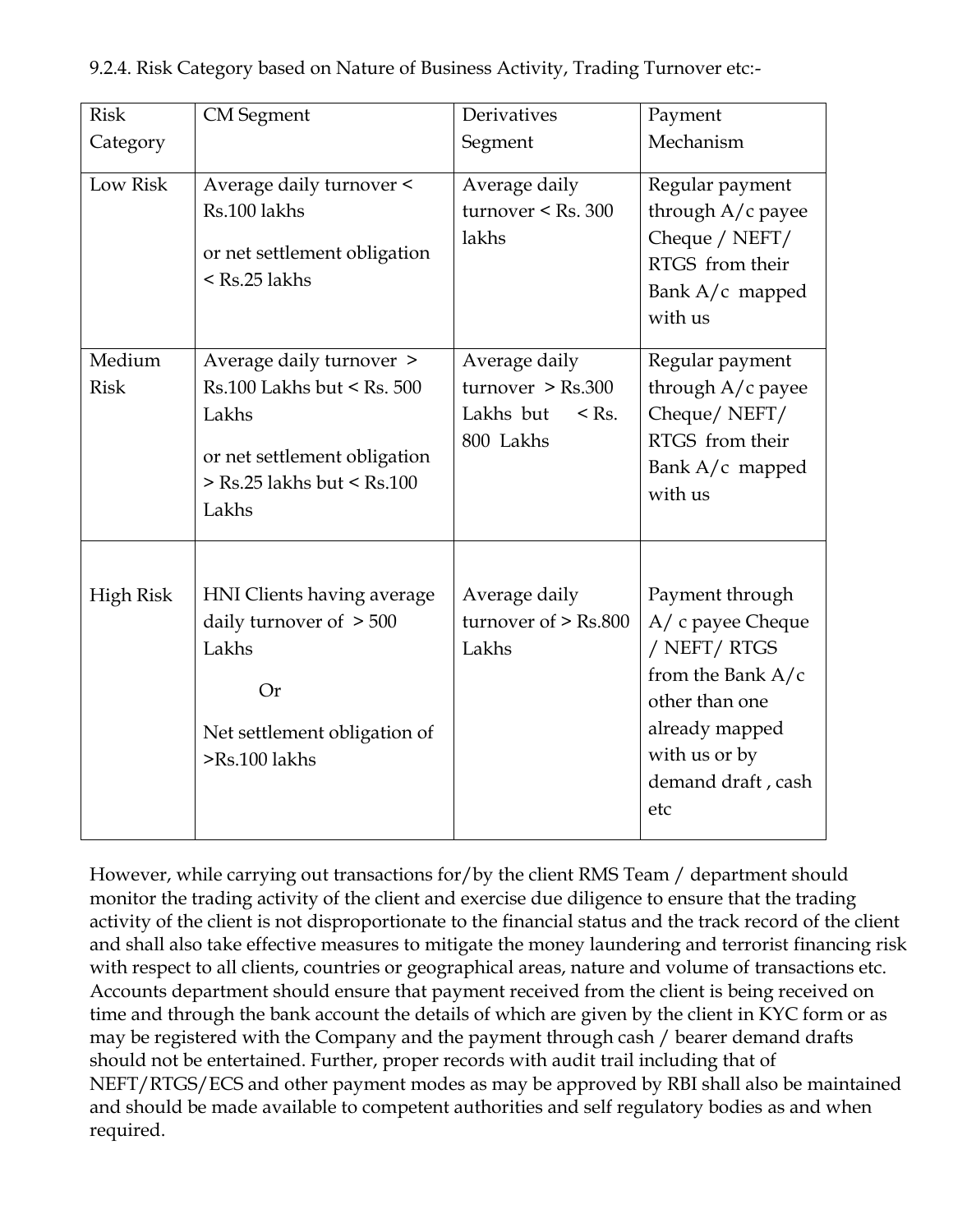9.3. We have to be careful while monitoring the transactions of C category clients.

9.4. Apart from this we need to exercise extra caution while monitoring the transactions of NRI/NRE/PIO and foreign clients, especially when the payment is being made in foreign currency.

9.5. Any change in the risk profile of the client/mandate holder, has to be ascertained by the concerned branch officials, and reported to the Head Office immediately.

## **10 Reliance on third party for carrying out Client Due Diligence (CDD)**

The Company is not relied on the third party for carrying out the client due diligence. All activities of CDD are done by the company employee's only.

#### **11. Suspicious transactions monitering ,reporting and record keeping:**

All are requested to analyze and furnish details of suspicious transactions, whether or not made in cash. It should be ensured that there is no undue delay in analysis and arriving at a conclusion.

11.1 Gives rise to reasonable ground of suspicion that it may involve the proceeds of crime Appears to be made in circumstance of unusual or unjustified complexity. Appears to have no economic rationale or bonafide purpose.

11.2 What to Report

The nature of the transactions

The amount of the transaction and the currency in which it was denominated

The date on which the transaction was conducted: and

The parties to the transaction.

The reason of suspicion.

11.3 The Processes for alert generation, examination and reporting include Audit trail for all alerts generated and reported to Principal officer of the Company. The principal officer will report to FIU if required as per the observations received from authorities like NSE, BSE and CDSL.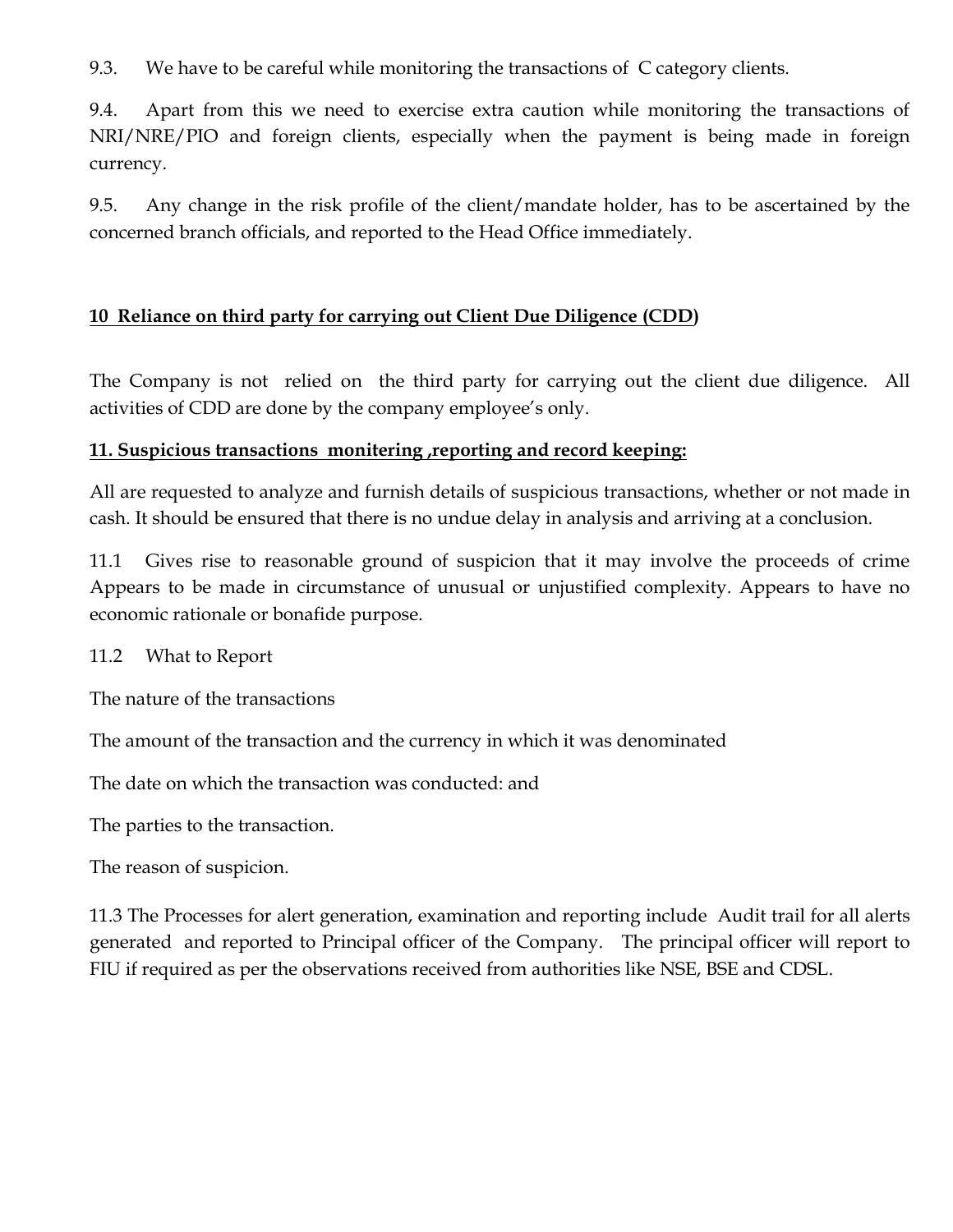11.4 We ensure compliance with the record keeping requirements contained in the SEBI Act, 1992, Rules and Regulations made there-under, PMLA act, 2002 as well as other relevant legislation, Rules, Regulations, Exchange Bye-laws and Circulars and the following records are being maintained by the Company:

- a) the beneficial owner of the account;
- (b) the volume of the funds flowing through the account; and
- (c) for selected transactions:
- the origin of the funds;
- the form in which the funds were offered or withdrawn, e.g. cheques, demand drafts etc.
- the identity of the person undertaking the transaction;
- the destination of the funds;
- the form of instruction and authority.

 We shall ensure that all client and transaction records and information are available on a timely basis to the competent investigating authorities where ever required. The investigating authority shall retain certain records, e.g. client identification, account files, and business correspondence, for periods which may exceed those required under the SEBI Act, Rules and Regulations framed there-under PMLA.

Any suspicious transaction shall be immediately notified to the Principal officer within Fortune Wealth Management Co. India P. Ltd. The notification may be done in the form of a detailed report with specific reference to the clients, transactions and the nature /reason of suspicion. However, it shall be ensured that there is continuity in dealing with the client as normal until told otherwise and the client shall not be told of the report/suspicion. In exceptional circumstances, consent may not be given to continue to operate the account, and transactions may be suspended, in one or more jurisdictions concerned in the transaction, or other action taken. The Principal Officer and other appropriate compliance, risk management and related staff members shall have timely access to client identification data and CDD information, transaction records and other relevant information.

## **12 EMPLOYEES HIRING, EMPLOYEES TRAINING AND INVESTOR EDUCATION:**

**12.1 Hiring of Employees:** We shall have adequate screening procedures in place to ensure high standards when hiring employees, having regard to the risk of money laundering and terrorist financing and the size of the business, we ensure that all the employees taking up such key positions are suitable and competent to perform their duties.

## **12.2 On going training to Employees:**

- 1) Importance of PMLA Act & its requirement to employees through training.
- 2) Ensuring that all the operating and management staff fully understands their responsibilities under PMLA for strict adherence to customer due diligence requirements from establishment of new accounts to transaction monitoring and reporting suspicious transactions to the FIU.
- **3)** Organising suitable training programmes wherever required for new staff, front-line staff, sub-brokers, supervisory staff, controllers and product planning personnel.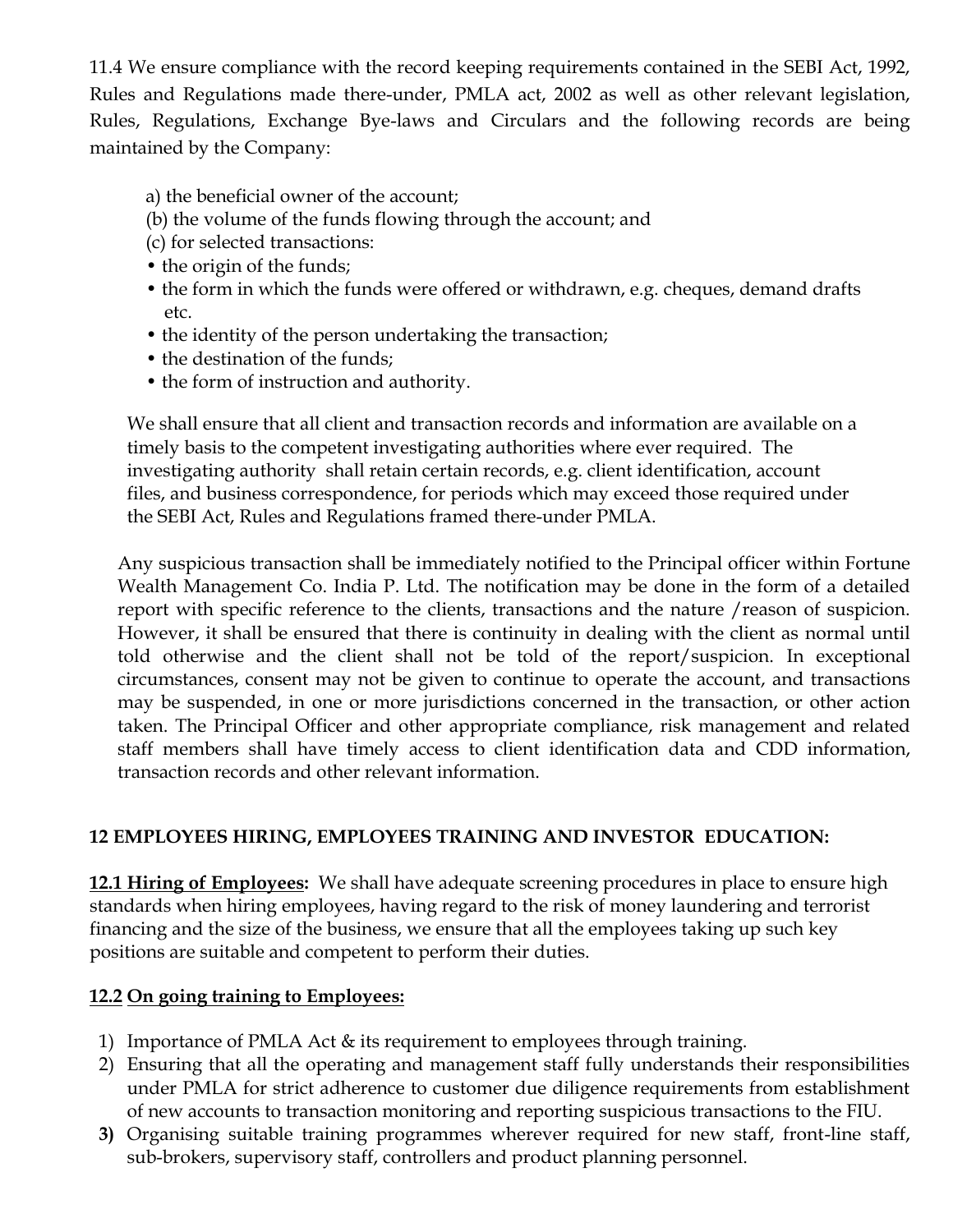#### **12.3 Audit/Testing of Anti Money Laundering Program.**

The Anti Money Laundering program is subject to periodic audit ,specifically with regard to testing its adequacy to meet the compliance requirements. The audit/testing is conducted by member's own personnel not involved in framing or implementing the AML program or it may be done by a qualified third party. The report of such an audit/testing is placed before the senior management for making suitable modifications/improvements in the AML program.

#### **13. List of Designated Individuals/Entities**

An updated list of individuals and entities which are subject to various sanction measures such as freezing of assets/accounts, denial of financial services etc., as approved by the Security Council Committee established pursuant to various United Nations' Security Council Resolutions (UNSCRs) can be accessed at its website at http://www.un.org/sc/committees/1267/consolist.shtml. Fortune Wealth Management Co. India Pvt Ltd will to ensure that accounts are not opened in the name of anyone whose name appears in said list. Fortune Wealth Management Company India Pvt Ltd shall continuously scan all existing accounts to ensure that no account is held by or linked to any of the entities or individuals included in the list. Full details of accounts bearing resemblance with any of the individuals/entities in the list shall immediately be intimated to SEBI and FIU-IND.

#### **14. Procedure for freezing of funds, financial assets or economic resources or related services.**

Section 51A, of the Unlawful Activities (Prevention) Act, 1967 **(UAPA),** relating to the purpose of prevention of, and for coping with terrorist activities was brought into effect through UAPA Amendment Act, 2008. In this regard, the Central Government has issued an Order dated August 27, 2009 detailing the procedure for the implementation of Section 51A of the UAPA. Under the aforementioned Section, the Central Government is empowered to freeze, seize or attach funds and other financial assets or economic resources held by, on behalf of, or at the direction of the individuals or entities listed in the Schedule to the Order, or any other person engaged in or suspected to beengaged in terrorism. The Government is also further empowered to prohibit any individual or entity from making any funds, financial assets or economic resources or related services available for the benefit of the individuals or entities listed in the Schedule to the Order or any other person engaged in or suspected to be engaged in terrorism. The obligations to be followed by intermediaries to ensure the effective and expeditious implementation of said Order has been issued vide SEBI Circular ref. no:ISD/AML/CIR-2/2009 dated October 23, 2009**,** which needs to be complied with scrupulously.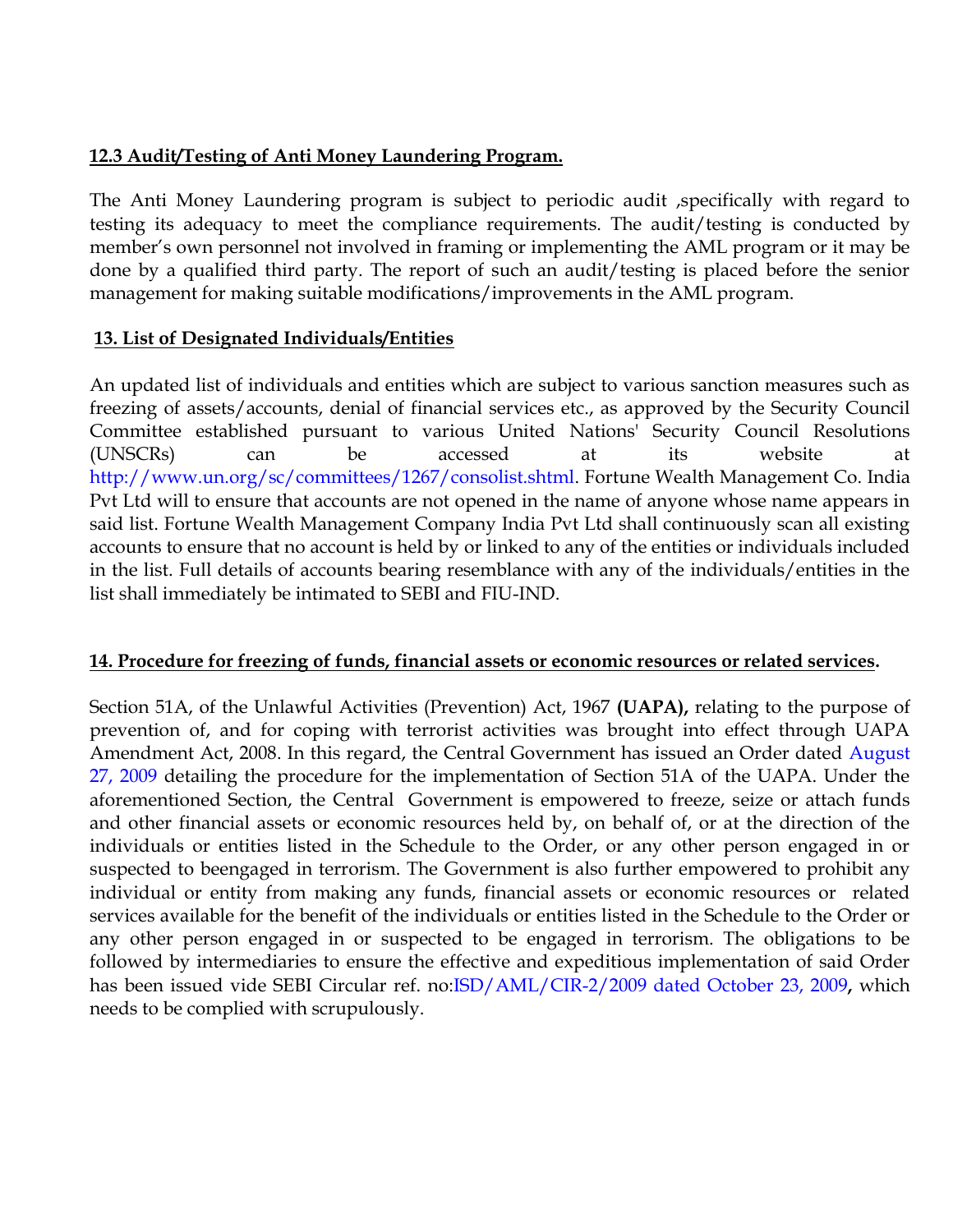## **15. Reporting to Financial Intelligence Unit-India**

15.1 In terms of the PMLA Rules, intermediaries are required to report information relating to cash and suspicious transactions to the Director, Financial Intelligence Unit-India (FIU-IND) at the following address:

Director, FIU-IND, Financial Intelligence Unit-India, 6th Floor, Hotel Samrat, Chanakyapuri, New Delhi-110021. Website: [http://fiuindia.gov.in](http://fiuindia.gov.in/)

#### **16. Principal Officer**:

Company will designate a senior officer as Principal Officer who shall be responsible for implementation of and compliance with this policy. His illustrative duties will be as follows:

16.1 No Benami/fictitious client account to be opened.

16.2 He should review the client's financial status on a regular basis.

- 16.3 If the client gives any fictitious documents, the client account should not be opened.
- 16.4 Before opening any client account the Principal officer should scrutinize the application, background of the client, client's financial position and the correctness of the document submitted by the client.
- 16.5 Any failure by prospective client provide satisfactory evidence of identity should be noted and immediately reported to the Board of Directors.
- 16.6 The Principal Officer should check periodically the deliveries given by the client are coming from their own DP account.
- 16.7 The Principal Officer should also check periodically cheques given by the client's for payin purpose are from his own account.
- 16.8 The Prinicipal Officer should periodically monitor the transactions of the high net worth clients and give report to the management.